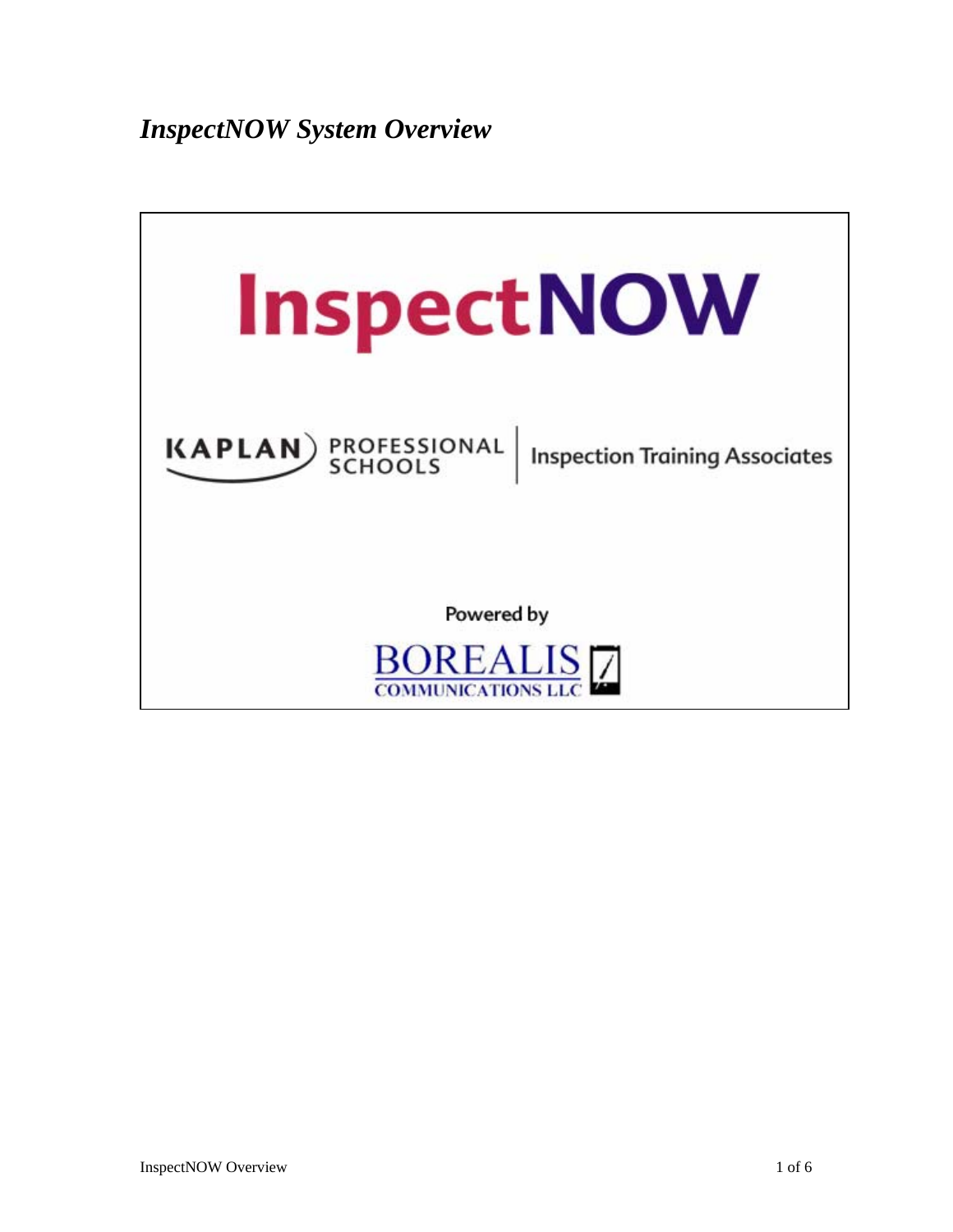# *InspectNOW System Overview*

# **General Introduction**

The InspectNOW software suite is designed to give inspectors the ability to rapidly gather home inspection information directly into a hand-held computer such as a PocketPC, a tablet PC or laptop.

InspectNOW can accelerate the inspection data collection and reporting process. With InspectNOW the data is quickly captured electronically from the start and throughout the inspection. This system eliminates the need to re-key information into a personal computer back at the office.

One of the most powerful features of InspectNOW is its flexibility. Users are provided two exciting data templates from the start:

- 1. Matrix Deluxe the industry standard combination checklist and narrative report.
- 2. Property Inspection a customizable template which gives the user complete control over the information that is being collected and reported.

By using Template Maker a unique application within InspectNOW the user can customize categories, steps(components), material checklists, ratings, comment libraries, and comment pick lists used in the data collection process.

The system is designed to make on-site electronic data collection and report generation fast, feasible and affordable. You can generate and print the complete inspection report on-site, or print a summary and send the full body of the report via email or posting to your website.

If using a PocketPC for data collection, all you need to do is transfer the data file to your PC, open it in InspectNOW Office, proof, edit if you like, and print. Since the document opens in a modified word processor, you're free to do any enhancements to the document you feel are necessary. When you're ready to print the report is automatically converted to a PDF format. The PDF report can be easily printed, emailed or posted on a website.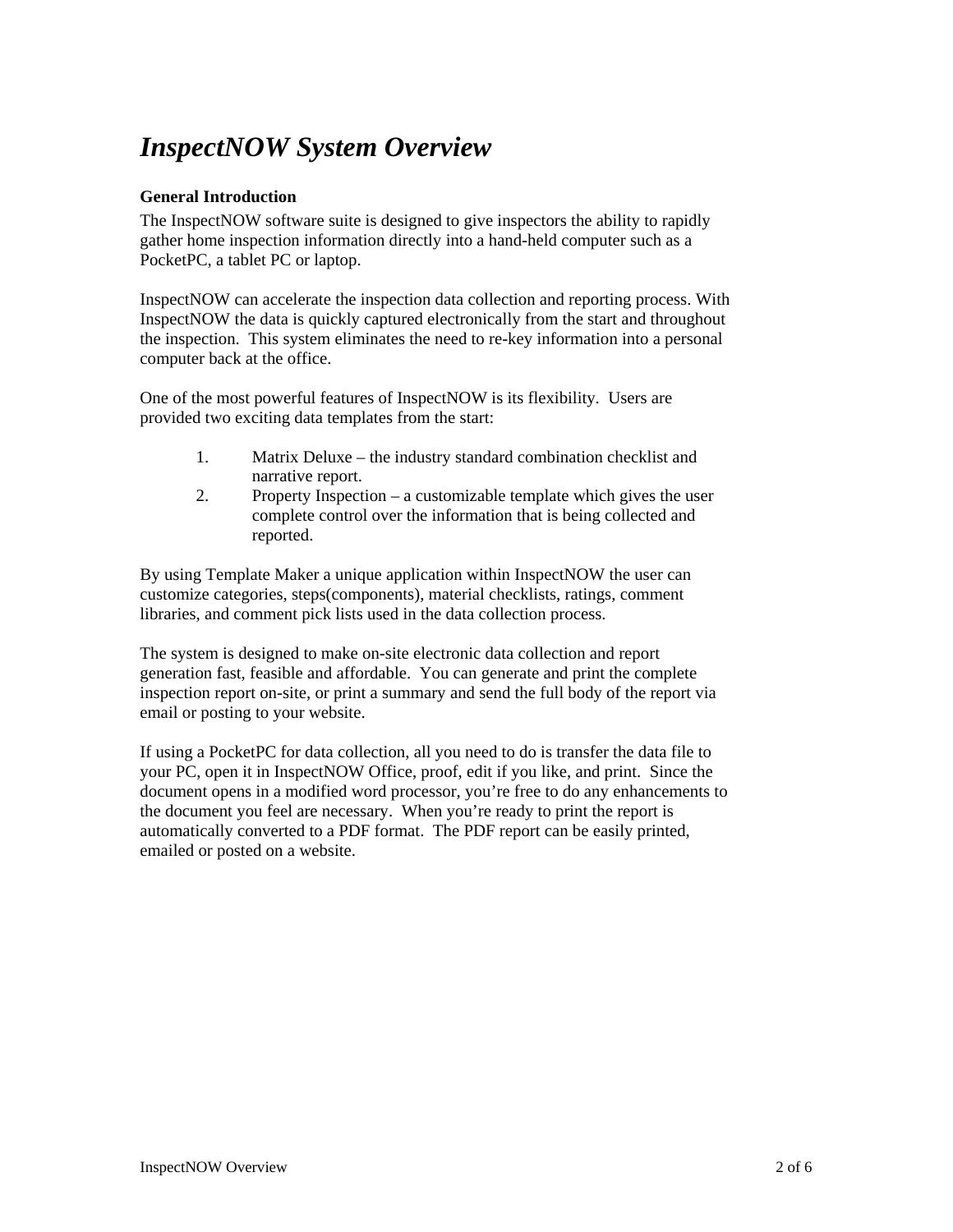## **Component Overview**

The InspectNOW System consists of four main software components:

- 1. InspectNOW for the PocketPC this application allows for data collection on a PocketPC. Summary reports can be printed directly from the handheld device with appropriate printing hardware.
- 2. InspectNOW for the PC this application allows for data input via a laptop or tablet PC. Once the data is collected a Matrix style report, or a narrative report can be produced.
- 3. Template Maker this powerful program allows the inspector to modify the inspection template, create new templates, modify their comment libraries and much more.
- 4. InspectNOW Office this application uses the data collected in the handheld device and converts it to the Matrix style report.

## **Data Model**

InspectNOW helps the user collect data for many types of inspections. Shipped with this product are two inspection templates, referred to as Document Type within the software: 1. Matrix Deluxe and 2. Property Inspection. Both templates include a robust comment library, the user simply clicks on the comment of choice, or enters a customized comment to expand on the conditions noted in the report.

Each data template has the following hierarchy:

**Categories ….** major components of a residential property Example: Electrical

**Steps** . . . Subcomponents of a Category Example: Wiring Notes

- **Ratings** . . . . . Used to identify if further evaluation / repairs are needed
- **Materials** . . . Material type, Location and/or Common Conditions
- **Comments** . . Additional information or conditions relevant to the step
- **Pictures** . . . . Optional items added for further clarification

The Matrix Deluxe template includes all the same Categories, Steps (sub-categories) and Common Conditions (Materials) as the Matrix Deluxe report forms. This template is "locked down" so the user doesn't have to worry about making changes to Materials accidentally. The comment library is unlocked and can be easily modified to match the inspectors preferences.

The Property Inspection template starts out identical to the Matrix Deluxe template but allows for unlimited user modification and customization. This unique two model approach accommodates all types of users, from those just entering the profession and looking for simplicity and safeguards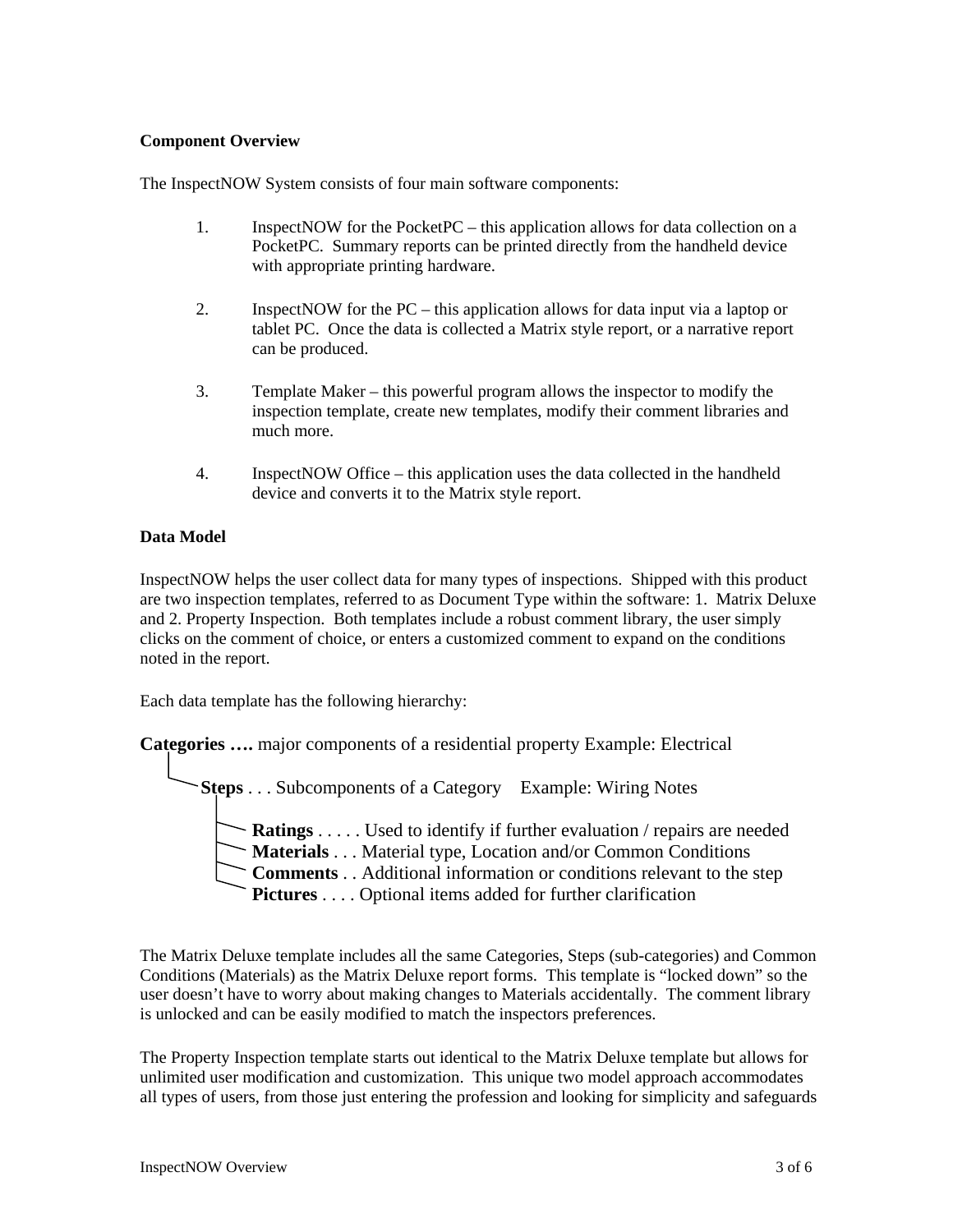in their reporting system to the more advanced inspector that wants to create their own custom reports.

**Categories –** includes the major components of the typical residential property inspection:

| <b>General Information</b> | Grounds    | Exterior         |
|----------------------------|------------|------------------|
| Foundation                 | Roof       | Plumbing         |
| Heating                    | Electrical | Interior         |
| Garage                     | Kitchen    | <b>Bathrooms</b> |
| Pool / Spa                 |            |                  |

Categories can be duplicated within the report. An example would be Bathrooms. The inspector can create numerous bathroom pages to better identify each bathroom on the property. The inspector can then rename the bathroom for clarity. Example: Master Bath, Hall Bath, etc.

Each Category is made up of a series of Steps (components) specific to that Category. For example, in the Kitchen Category you will see Steps for Kitchen Sink, Disposal, Range/Cooktop, Dishwasher, etc.

**Steps - each step has a Step Detail Window where the following types of data/comments are** collected and one additional special feature the CC/Info tab. These include:

**Rating –** the inspector uses a drop down or pick list to pick the rating of choice. Ratings options include: (Ratings choices are locked in the Matrix Deluxe template but can be modified in the Property Inspection template)

Appears Serviceable Repairs Recommended Safety Hazard Not Applicable

**Material** – materials appear as a series of check boxes that identify:

Type of building material such as Stucco Location such as Patio Common Conditions such as Major Cracks

**Comments** – used to provide additional information about the condition of the step. Comments can be picked from a categorized comment library or they can be input at the time of inspection. Comments input at the time of inspection can be added to the comment library for future use or used in the one report only. This section of the report expands to accommodate the amount of comments, no space limitations.

**Pictures –** pictures can be added to the report. InspectNOW's unique picture management program tags the picture for easy reference.

**CC** / Info – Code Check 4<sup>th</sup> edition references are built into InspectNOW. This makes it easy to look up critical references during the inspection. In addition to the preloaded references the inspector can add additional reference materials for easy access. Now you can have a reference library at your fingertips throughout the inspection.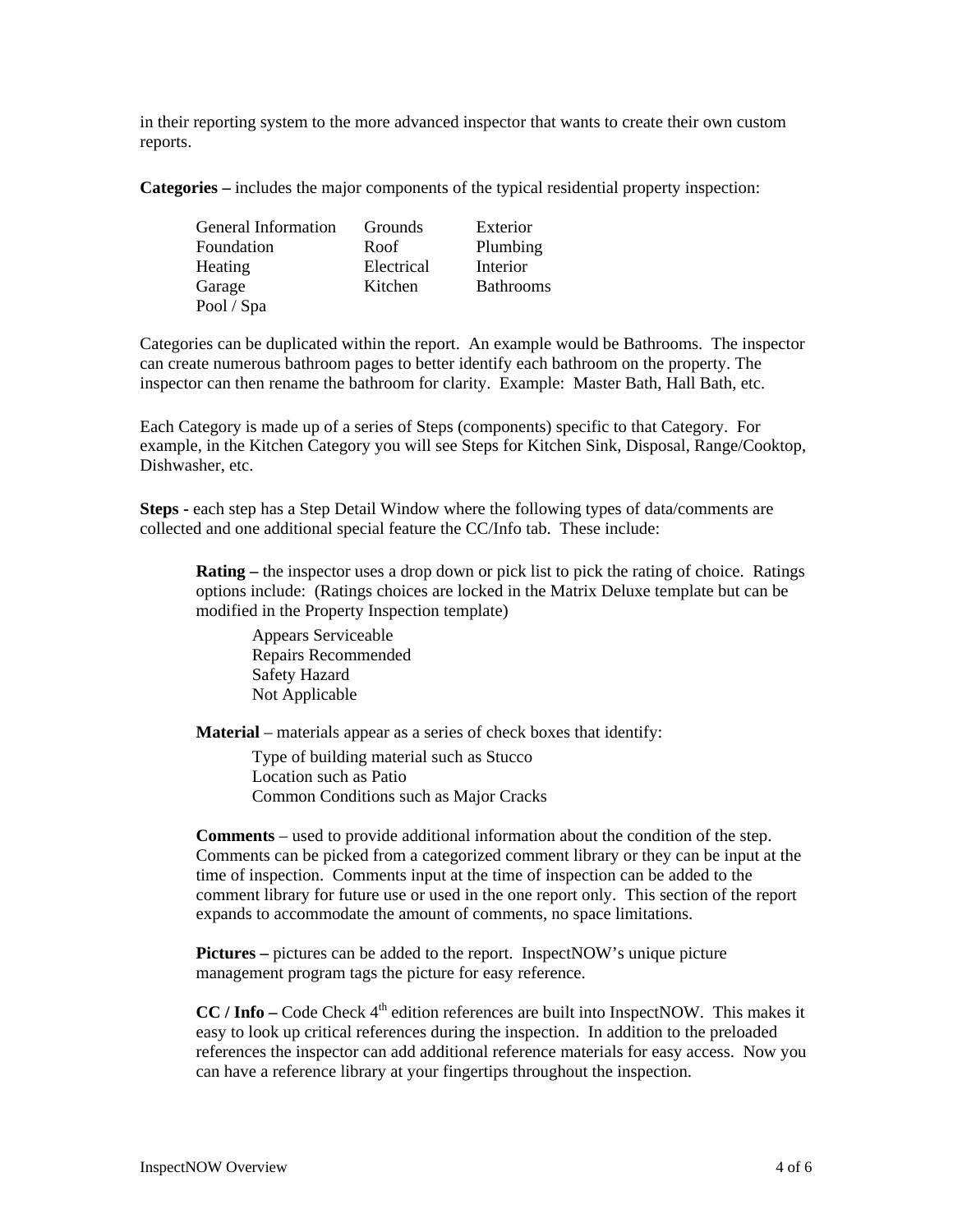#### **Template Maker**

Template maker is a powerful program that allows the user to modify the data templates provided with InspectNOW. More advanced users can use template maker to create custom templates. There are very few limitations.

The Matrix Deluxe template includes all the same Categories, Steps (sub-categories) and Common Conditions (Materials) as the Matrix Deluxe report forms. This template is "locked down" so the user does not have to worry about making changes or "messing up" the data file accidentally. The comment library and associated pick lists are unlocked and can be easily modified to match the inspectors preferences.

The Property Inspection template starts out identical to the Matrix Deluxe template but allows for unlimited user modification and customization. Inspectors can change the rating system, add, delete or change categories, modify materials to reflect the conditions they face in their geographic area.

This unique two model approach accommodates all types of users, from those just entering the profession and looking for simplicity and safeguards in their reporting system to the more advanced inspector that wants to create their own custom reports. Once a data template has been modified, the user simply copies it over to the PC or PocketPC application they are using for their data collection. Modified templates are downloaded to the handheld device using Microsoft's ActiveSync application. (Refer to the documentation that came with your handheld on installing, configuring, and running Microsoft ActiveSync.)

Refer to the Template Maker User's Guide for additional information on how to use this robust program to maximize your data collection and report generation.

#### **InspectNOW Office**

InspectNOW office is a powerful program that enables the user to enter client/inspection data to create contracts, invoices, initiate an inspection (this can also be done directly in InspectNOW), and to format and print the final inspection report.

Upon completion of an inspection, the user exports the inspection data file from InspectNOW PC or InspectNOW PocketPC, imports the file into InspectNOW Office and generates the Matrix Deluxe style report. Once the report is opened in InspectNOW Office it can be easily proofed in the same layout as the final Matrix Deluxe report. The report can be edited and additional comments can be added, text can be appended to photographs, etc. Upon completion it is as easy as clicking on a button to create a PDF version of the report that can be printed, emailed or posted on the inspector's website.

Refer to the InspectNOW Office User's Guide for additional information on how to use this program to generate the report, manage contacts, create contracts, invoicing and more.